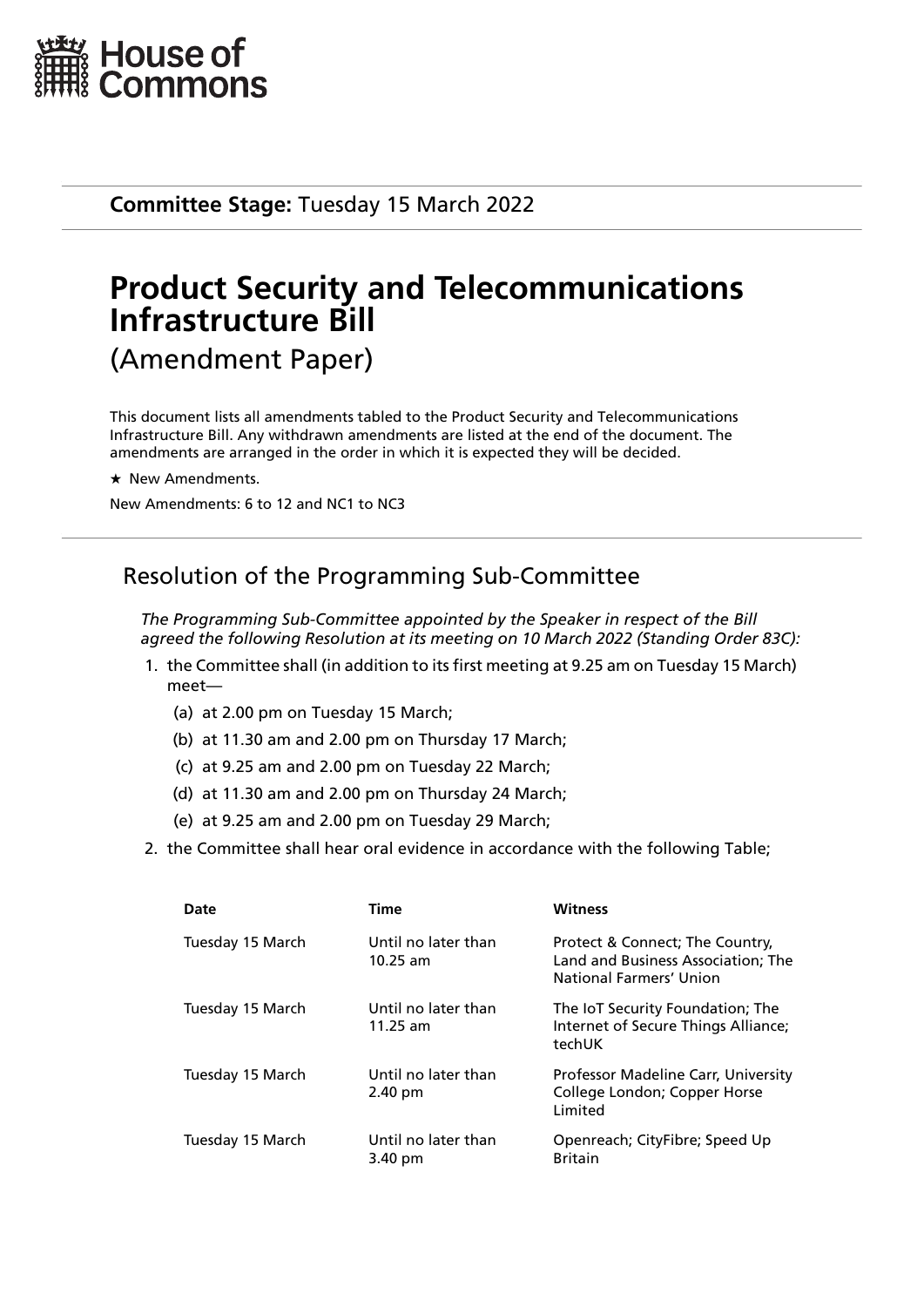| Date             | Time                                     | <b>Witness</b>                                                             |
|------------------|------------------------------------------|----------------------------------------------------------------------------|
| Tuesday 15 March | Until no later than<br>4.20 pm           | <b>BUUK Infrastructure; The Internet</b><br>Service Providers' Association |
| Tuesday 15 March | Until no later than<br>$5.00 \text{ pm}$ | Which?; Refuge                                                             |

- 3. proceedings on consideration of the Bill in Committee shall be taken in the following order: Clauses 1 to 66, the Schedule, Clauses 67 to 78, new Clauses, new Schedules, remaining proceedings on the Bill;
- 4. the proceedings shall (so far as not previously concluded) be brought to a conclusion at 5.00 pm on Tuesday 29 March.

Julia Lopez has given notice of her intention to make a motion in the terms of the Resolution of the Programming Sub-Committee (Standing Order No. 83C).

Julia Lopez

That, subject to the discretion of the Chair, any written evidence received by the Committee shall be reported to the House for publication.

Julia Lopez

That, at this and any subsequent meeting at which oral evidence is to be heard, the Committee shall sit in private until the witnesses are admitted.

Chris Elmore **6**

 $\star$  Clause 1, page 1, line 17, at end insert-

"(2A) The Secretary of State must exercise the power in subsection (1) so as to specify security requirements which make mandatory each of the first three guidelines in the Code of Practice for consumer IoT security published by the Department for Digital, Culture, Media and Sport on 14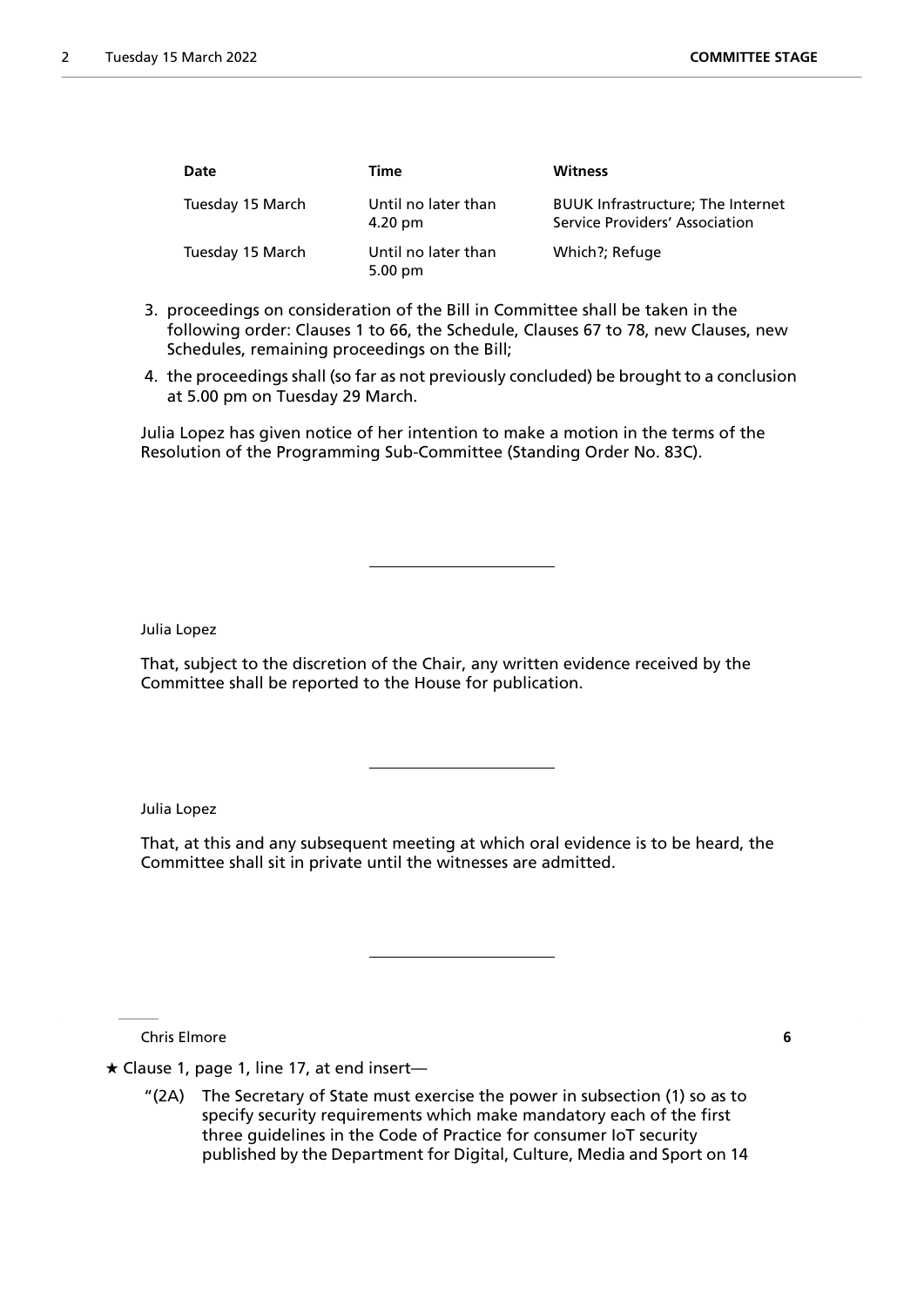October 2018 ("no default passwords", "implement a vulnerability disclosure policy" and "keep software updated")."

Chris Elmore **7**

 $\star$  Clause 7, page 5, line 24, at end insert-

"(5A) A person who provides an online facility through which a distributor makes a product available in the United Kingdom is also a distributor."

Julia Lopez **1**

Clause 58, page 41, line 25, at end insert—

"(4A) In paragraph 13 (access to land)—

- (a) in sub-paragraph (1)(a), for "paragraph 3" substitute "paragraph  $3(1)$ ";
- (b) in sub-paragraph (2), for "paragraph 3" substitute "paragraph  $3(1)$ ".
- (4B) In paragraph 38 (right of landowner or occupier of neighbouring land to require removal of electronic communications apparatus), in subparagraph (3), for "paragraph 3(h)" substitute "paragraph 3(1)(h)"."

#### **Member's explanatory statement**

This amendment is consequential on the amendment made by clause 58(2)(a) to paragraph 3 of the electronic communications code.

Chris Elmore **9**

 $\star$  Clause 59, page 41, line 42, after "agreement" insert "other than with a private landlord"

# **Member's explanatory statement**

This amendment, together with Amendments 10, 11 and 12, would apply a different regime under the Electronic Communications Code to private landlords, giving automatic upgrade rights for operators to properties owned by private landlords subject to the condition that the upgrading imposes no additional burden on the other party to the agreement.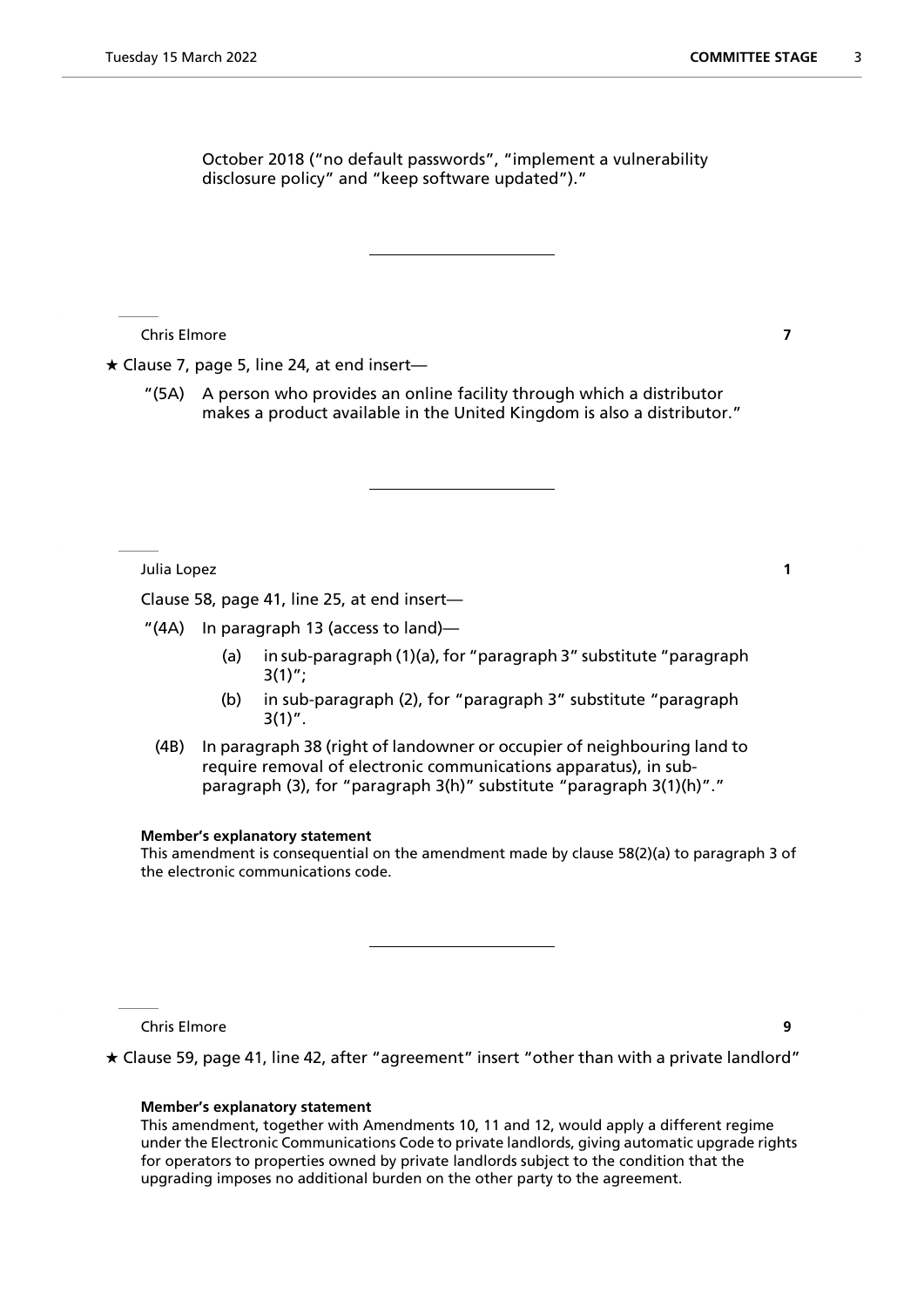Chris Elmore **10**

 $\star$  Clause 59, page 43, line 26, at end insert—

"5B Paragraph 17 of the new code (power for operator to upgrade or share apparatus) applies in relation to an operator who is a party to a subsisting agreement with a private landlord, but as if for sub-paragraphs (1) to (6) there were substituted—

- "(1)This paragraph applies where—
	- (a) an operator ("the main operator") keeps electronic communications apparatus installed on, under or over land, and
	- (b) the main operator is a party to a subsisting agreement in relation to the electronic communications apparatus.
- (2) If the conditions in sub-paragraphs (3), (4) and (6) are met, the main operator may—
	- (a) upgrade the electronic communications apparatus, or
	- (b) share the use of the electronic communications apparatus with another operator.
- (3) The first condition is that any changes as a result of the upgrading or sharing to the electronic communications apparatus to which the agreement relates have no adverse impact, or no more than a minimal adverse impact, on its appearance.
- (4) The second condition is that the upgrading or sharing imposes no additional burden on the other party to the agreement.
- (5) For the purposes of sub-paragraph (4) a burden includes anything that—
	- (a) has an adverse effect on the person's enjoyment of the land, or
	- (b) causes loss, damage or expense to the person.
- (6) The third condition is that, before the beginning of the period of 21 days ending with the day on which the main operator begins to upgrade the electronic communications apparatus or (as the case may be) share its use, the main operator attaches a notice, in a secure and durable manner, to a conspicuous object on the relevant land.
- (7) A notice attached for the purposes of sub-paragraph (6) must—be attached in a position where it is reasonably legible,
	- (a) be attached in a position where it is reasonably legible,
	- (b) state that the main operator intends to upgrade the electronic communications apparatus or (as the case may be) share its use with another operator,
	- (c) state the date on which the main operator intends to begin to upgrade the electronic communications apparatus or (as the case may be) share its use with another operator,
	- (d) state, in a case where the main operator intends to share the use of the electronic communications apparatus with another operator, the name of the other operator, and
	- (e) give the name of the main operator and an address in the United Kingdom at which the main operator may be contacted about the upgrading or sharing.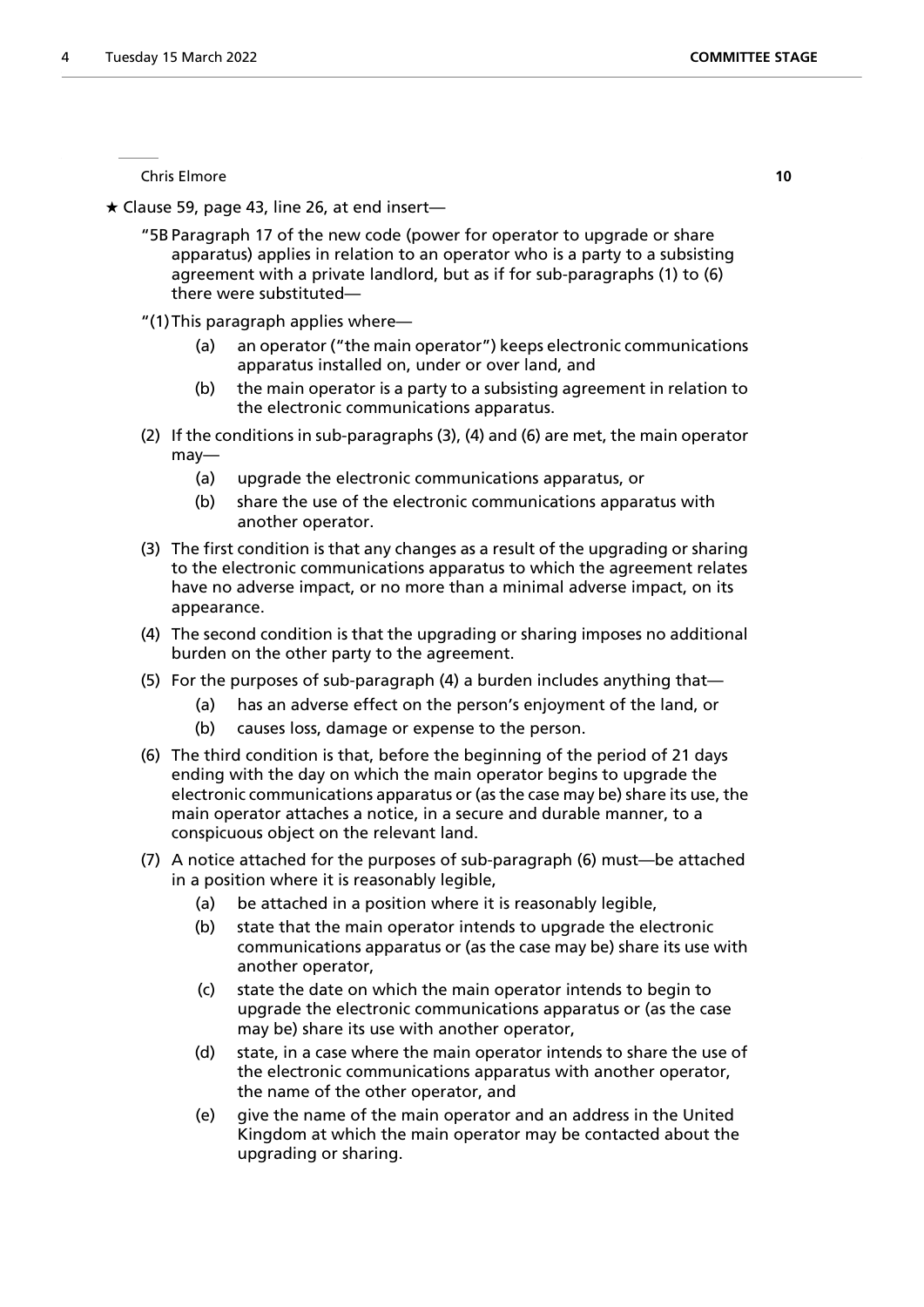- (8) Any person giving a notice at that address in respect of that electronic communications apparatus is to be treated as having been given that address for the purposes of paragraph 91(2).
- (9) Any agreement under Part 2 of this code is void to the extent that—
	- (a) it prevents or limits the upgrading or sharing, in a case where the conditions mentioned in sub-paragraphs (3), (4) and (6) are met, of any electronic communications apparatus to which the agreement relates that is installed on, over or under land, or
	- (b) it makes upgrading or sharing of such electronic communications apparatus subject to conditions to be met by the operator (including a condition requiring the payment of money).
- (10)Nothing in this paragraph is to be read as conferring a right on the main operator to enter the land which the main operator would not otherwise have, when upgrading or sharing the use of the electronic communications apparatus.
- (11)References in this paragraph to sharing electronic communications apparatus include carrying out works to the electronic communications apparatus to enable such sharing to take place.

 $(12)$  In this paragraph—

"the relevant land" means—

- (a) in a case where the main operator has a right to enter the land, that land;
- (b) in any other case, the land on which works will be carried out to enable the upgrading or sharing to take place or, where there is more than one set of works, the land on which each set of works will be carried out;

"subsisting agreement" has the meaning given by paragraph 1(4) of Schedule 2 to the Digital Economy Act 2017.""

# **Member's explanatory statement**

This amendment, together with Amendments 9, 11 and 12, would apply a different regime under the Electronic Communications Code to private landlords, giving automatic upgrade rights for operators to properties owned by private landlords subject to the condition that the upgrading imposes no additional burden on the other party to the agreement.

Chris Elmore **11**

Clause 60, page 43, line 38, after "land" insert "not owned by a private landlord"

# **Member's explanatory statement**

This amendment, together with Amendments 9, 10 and 12, would apply a different regime under the Electronic Communications Code to private landlords, giving automatic upgrade rights for operators to properties owned by private landlords subject to the condition that the upgrading imposes no additional burden on the other party to the agreement.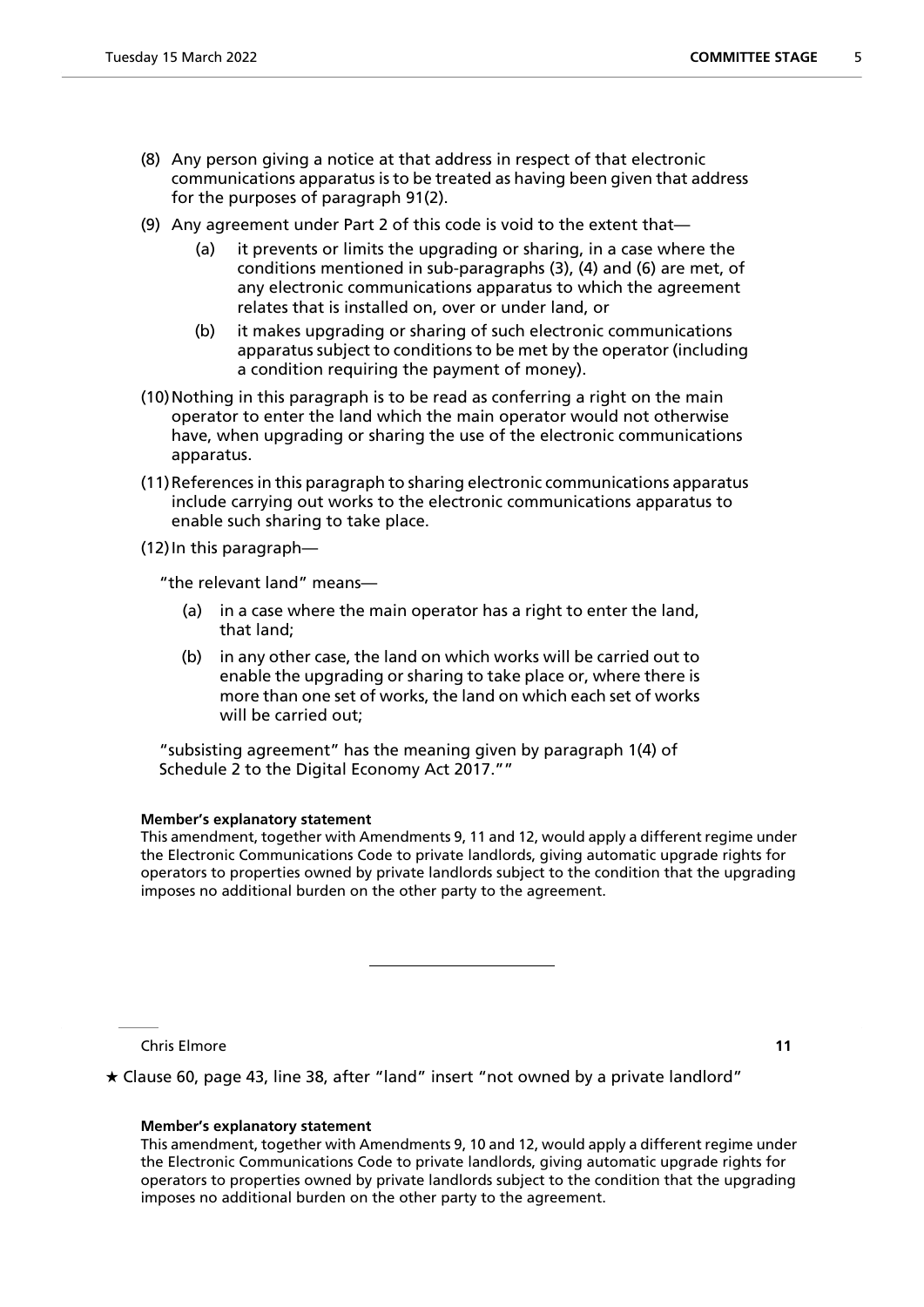Chris Elmore **12**

 $\star$  Clause 60, page 44, line 47, at end insert—

"17B(1)This paragraph applies where—

- (a) an operator ("the main operator") keeps electronic communications apparatus installed on, under or over land owned by a private landlord,
- (b) the main operator is not a party to an agreement under Part 2 of this code in relation to the electronic communications apparatus, and
- (c) the electronic communications apparatus was installed before 29 December 2003.
- (2) If the conditions in sub-paragraphs (3), (4) and (6) are met, the main operator may—
	- (a) upgrade the electronic communications apparatus, or
	- (b) share the use of the electronic communications apparatus with another operator.
- (3) The first condition is that any changes as a result of the upgrading or sharing to the electronic communications apparatus to which any existing agreement between the operator and the landlord relates have no adverse impact, or no more than a minimal adverse impact, on its appearance.
- (4) The second condition is that the upgrading or sharing imposes no additional burden on the landlord.
- (5) For the purposes of sub-paragraph (4) a burden includes anything that—
	- (a) has an adverse effect on the person's enjoyment of the land, or
	- (b) causes loss, damage or expense to the person.
- (6) The third condition is that, before the beginning of the period of 21 days ending with the day on which the main operator begins to upgrade the electronic communications apparatus or (as the case may be) share its use, the main operator attaches a notice, in a secure and durable manner, to a conspicuous object on the relevant land.
- (7) A notice attached for the purposes of sub-paragraph (6) must—
	- (a) be attached in a position where it is reasonably legible,
	- (b) state that the main operator intends to upgrade the electronic communications apparatus or (as the case may be) share its use with another operator,
	- (c) state the date on which the main operator intends to begin to upgrade the electronic communications apparatus or (as the case may be) share its use with another operator,
	- (d) state, in a case where the main operator intends to share the use of the electronic communications apparatus with another operator, the name of the other operator, and
	- (e) give the name of the main operator and an address in the United Kingdom at which the main operator may be contacted about the upgrading or sharing.
- (8) Any person giving a notice at that address in respect of that electronic communications apparatus is to be treated as having been given that address for the purposes of paragraph 91(2).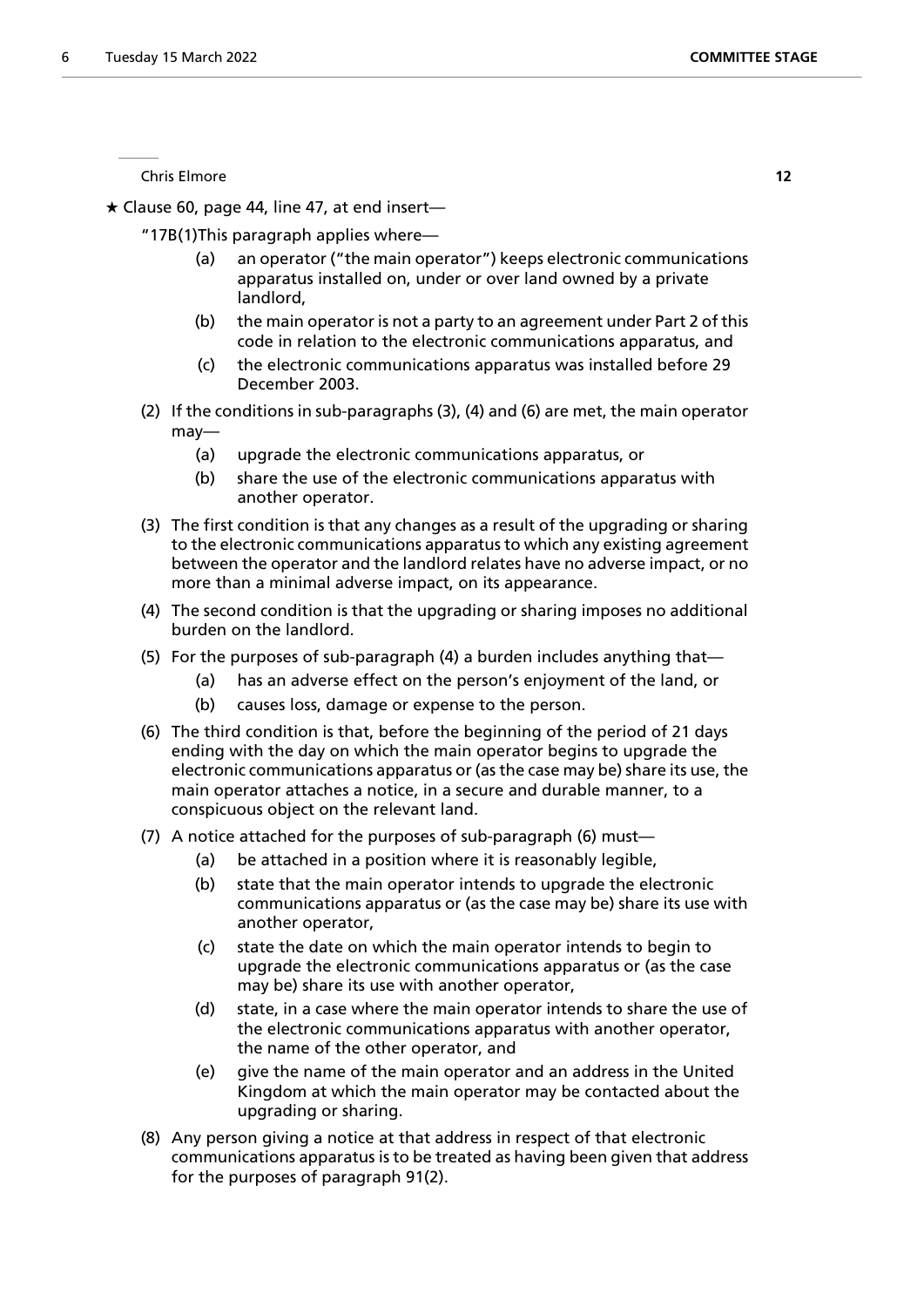- (9) Nothing in this paragraph is to be read as conferring a right on the main operator to enter the land which the main operator would not otherwise have, when upgrading or sharing the use of the electronic communications apparatus.
- (10)References in this paragraph to sharing electronic communications apparatus include carrying out works to the electronic communications apparatus to enable such sharing to take place.
- (11) In this paragraph "the relevant land" means—
	- (a) in a case where the main operator has a right to enter the land, that land;
	- (b) in any other case, the land on which works will be carried out to enable the upgrading or sharing to take place or, where there is more than one set of works, the land on which each set of works will be carried out."

#### **Member's explanatory statement**

This amendment, together with Amendments 9, 10 and 11, would apply a different regime under the Electronic Communications Code to private landlords, giving automatic upgrade rights for operators to properties owned by private landlords subject to the condition that the upgrading imposes no additional burden on the other party to the agreement.

Chris Elmore **8**

 $\star$  Clause 61, page 45, line 37, at end insert-

"(4A) Where the assumptions in subsection (4) cause the market value of a landlord's agreement to decline, the rent payable under a new tenancy granted by order of the court under this Part of this Act shall not decline by more than 40%."

Julia Lopez **2**

Schedule, page 66, line 17, at end insert—

"(c) in sub-paragraph (8), after "placed on" insert ", under or over"."

# **Member's explanatory statement**

This amendment clarifies that the right mentioned in paragraph 26(8) of the electronic communications code to require the removal of apparatus applies in relation to apparatus placed under or over land.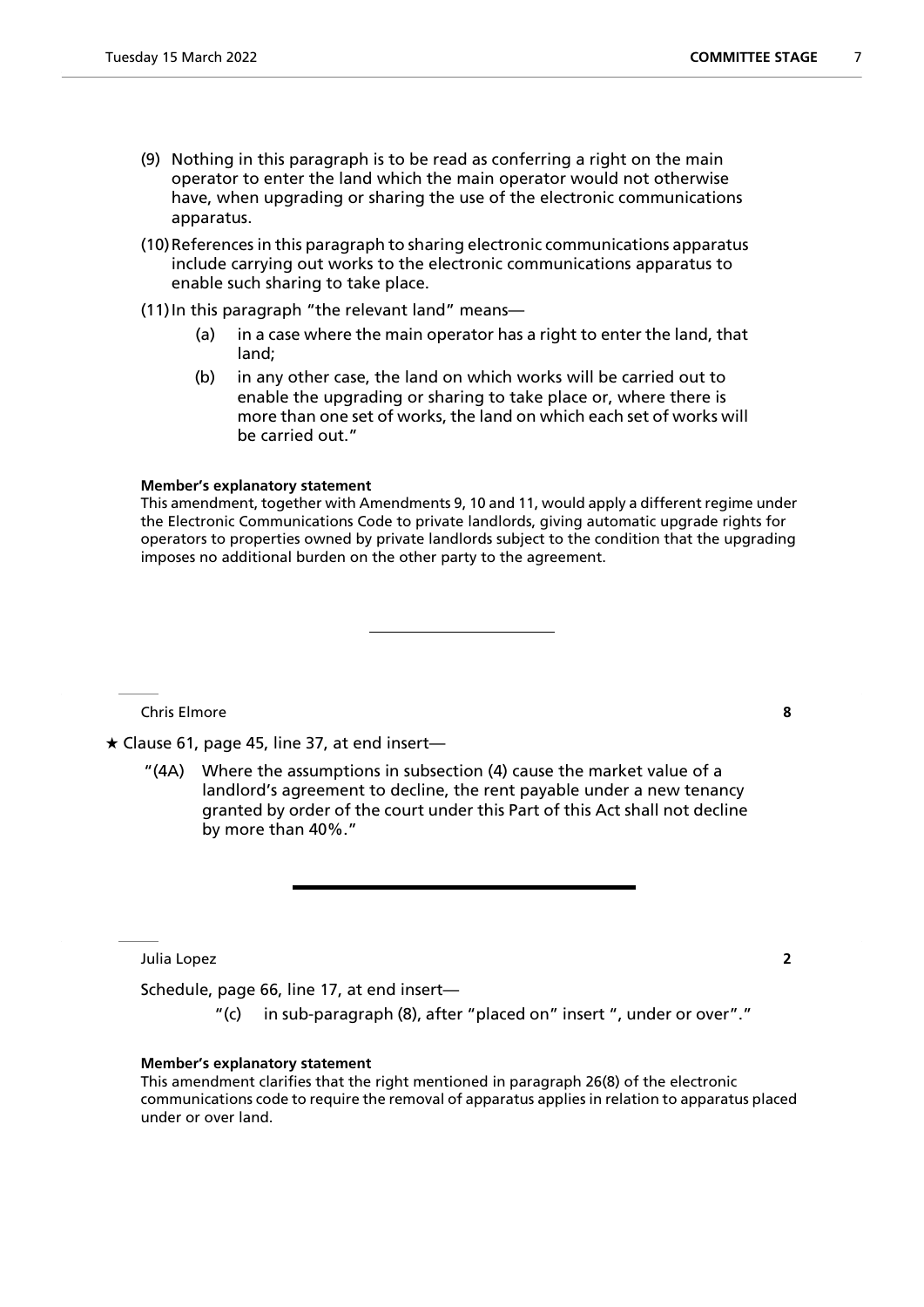Julia Lopez **3**

Schedule, page 66, line 18, after "sub-paragraph (4)" insert "—

- (a) after "placed on" insert ", under or over";
- $(b)$

#### **Member's explanatory statement**

This amendment clarifies that the right mentioned in paragraph 27G(4) of the electronic communications code to require the removal of apparatus applies in relation to apparatus placed under or over land.

Julia Lopez **4**

Schedule, page 66, line 20, leave out sub-paragraph (9)

#### **Member's explanatory statement**

This amendment removes the amendment to paragraph 30(3) of the electronic communications code. The amendment to paragraph 30(3) is unnecessary because paragraph 30(2) would not in any event apply to a code right conferred by virtue of an order under new paragraph 27ZE of the code.

Julia Lopez **5**

Clause 70, page 60, line 15, at end insert— ", and

- (b) amend or repeal any of the following provisions (which provide signposts to those regulations)—
	- (i) paragraph 2A of Schedule 3 to the New Roads and Street Works Act 1991;
	- (ii) section 107(1A) of this Act;
	- (iii) paragraph 97 of Schedule 3A to this Act;
	- (iv) section 69(5A) of the Marine and Coastal Access Act 2009;
	- (v) section 27(6A) of the Marine (Scotland) Act 2010."

#### **Member's explanatory statement**

This amendment ensures that the power conferred by the new section 119A of the 2003 Act includes power to amend or revoke certain signposts in primary legislation which might otherwise be rendered otiose by the exercise of that power.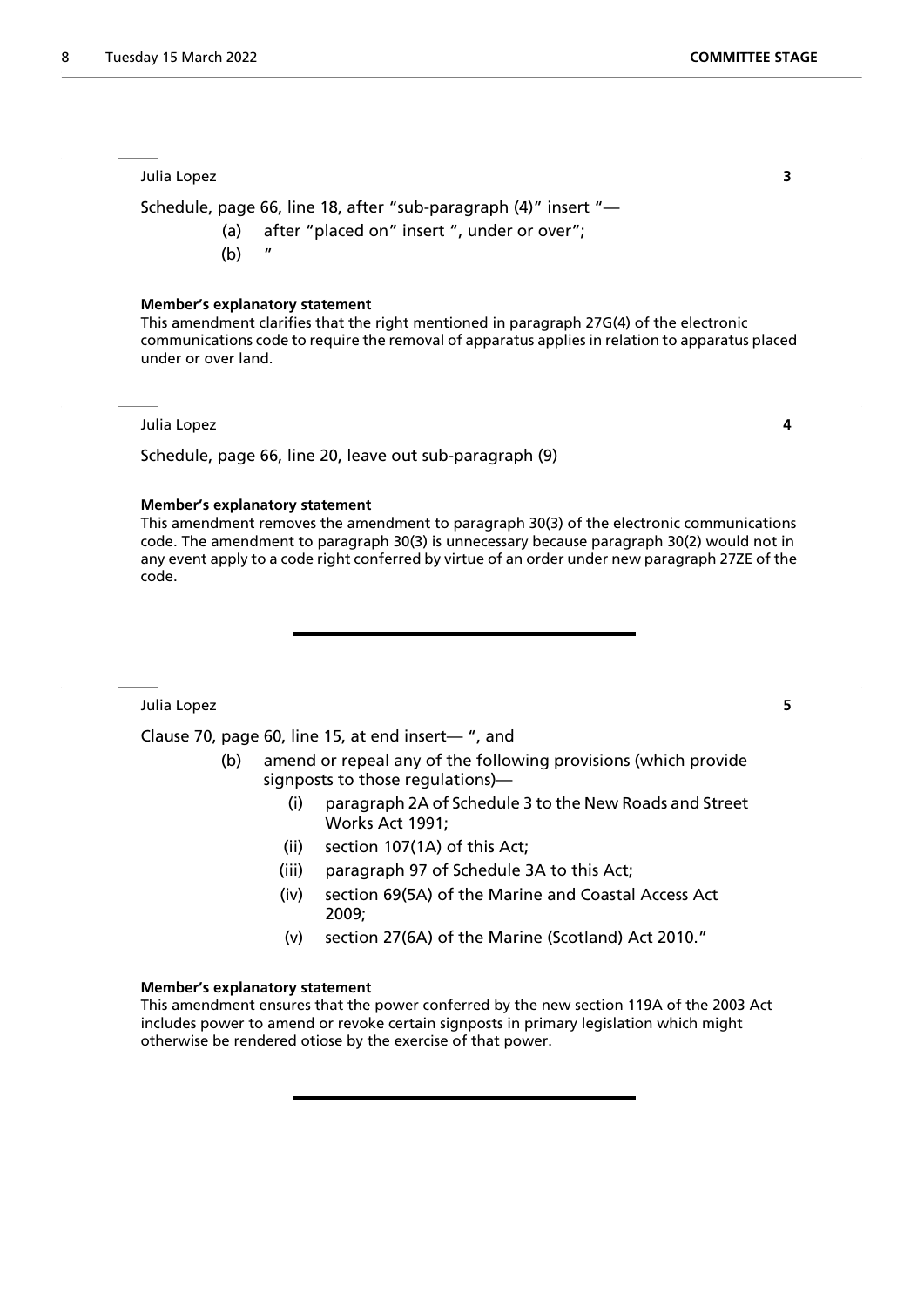**Chris Elmore NC1** 

 $\star$  To move the following Clause—

# **"Power for operator to upgrade or share apparatus**

- (1) The electronic communications code is amended as follows.
- (2) In paragraph 17, in sub-paragraph (1), for the words "sub-paragraphs (2) and (3)" substitute "sub-paragraphs (2), (3) and (4A)".
- (3) After sub-paragraph (4) insert—
	- "(4A) The third condition is that, where a site is provided by an emergency service, before the beginning of the period of 21 days, ending with the day on which the main operator begins to upgrade the electronic communications apparatus or (as the case may be) share its use, the main operator provides written notice to the site provider.""

Chris Elmore **NC2**

 $\star$  To move the following Clause—

# **"Review of the changes to the Electronic Communications code**

- (1) The Secretary of State must conduct a full economic review of the effect of Schedule 1 of the Digital Economy Act 2017 (The Electronic Communications Code).
- (2) The Secretary of State must prepare and publish a report on this review within two months of the passage of this Act and must lay a copy of the report before Parliament."

Chris Elmore **NC3**

 $\star$  To move the following Clause-

# **"Report on security risks to UK consumer connectable products**

- (1) The Secretary of State must prepare a report on the security risks to UK consumer connectable products—
	- (a) within the period 3 months beginning with the day on which this Act receives Royal Assent, and
	- (b) every 12 months thereafter.
- (2) Any report prepared under subsection (1) must be laid before Parliament."